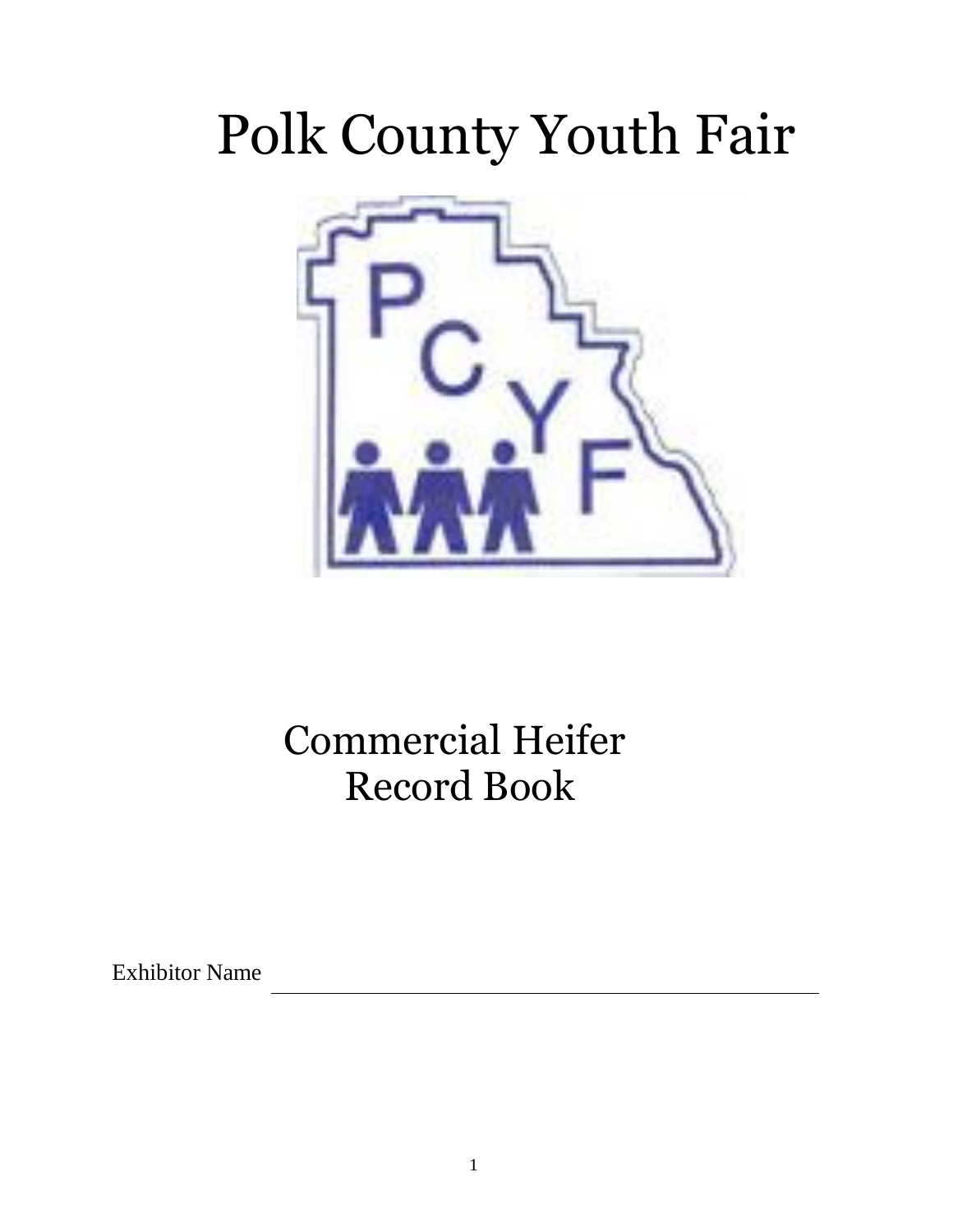## **POLK COUNTY YOUTH FAIR**

# **Commercial Heifer Record Book**

| Name                    |                 |  |
|-------------------------|-----------------|--|
| Address                 |                 |  |
| Phone                   |                 |  |
| Date of Birth           | Grade in School |  |
| <b>School Attending</b> |                 |  |
| 4-H Club or FFA Chapter |                 |  |

Exhibitor's Signature

Parent or Guardian's Signature

Club or Chapter Leader Signature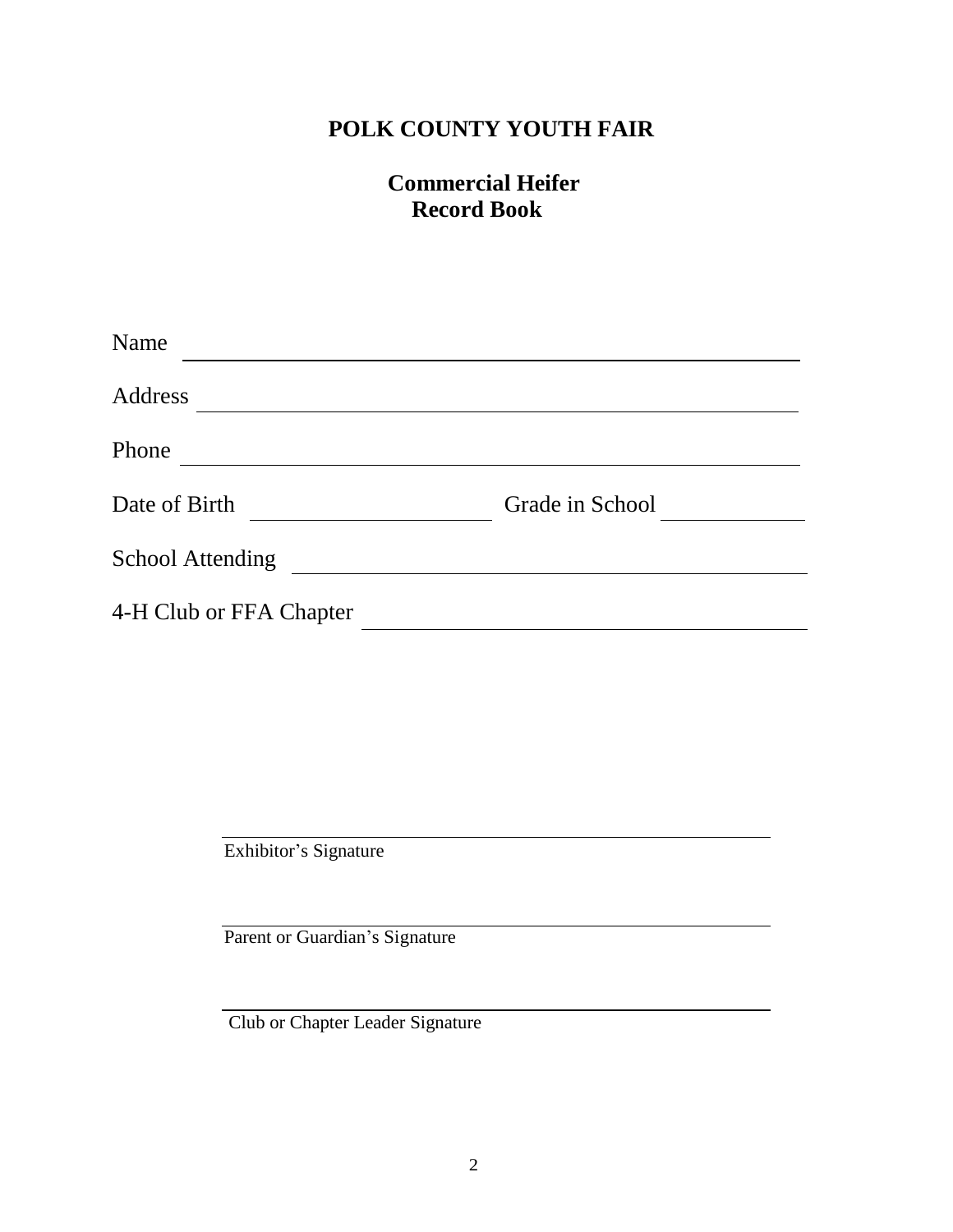### **TABLE OF CONTENTS**

| Record Keeping                                                    |
|-------------------------------------------------------------------|
| B. Veterinary: Health Product Inventory and Animal Health  Page 7 |
|                                                                   |
|                                                                   |
|                                                                   |
| Summary                                                           |
|                                                                   |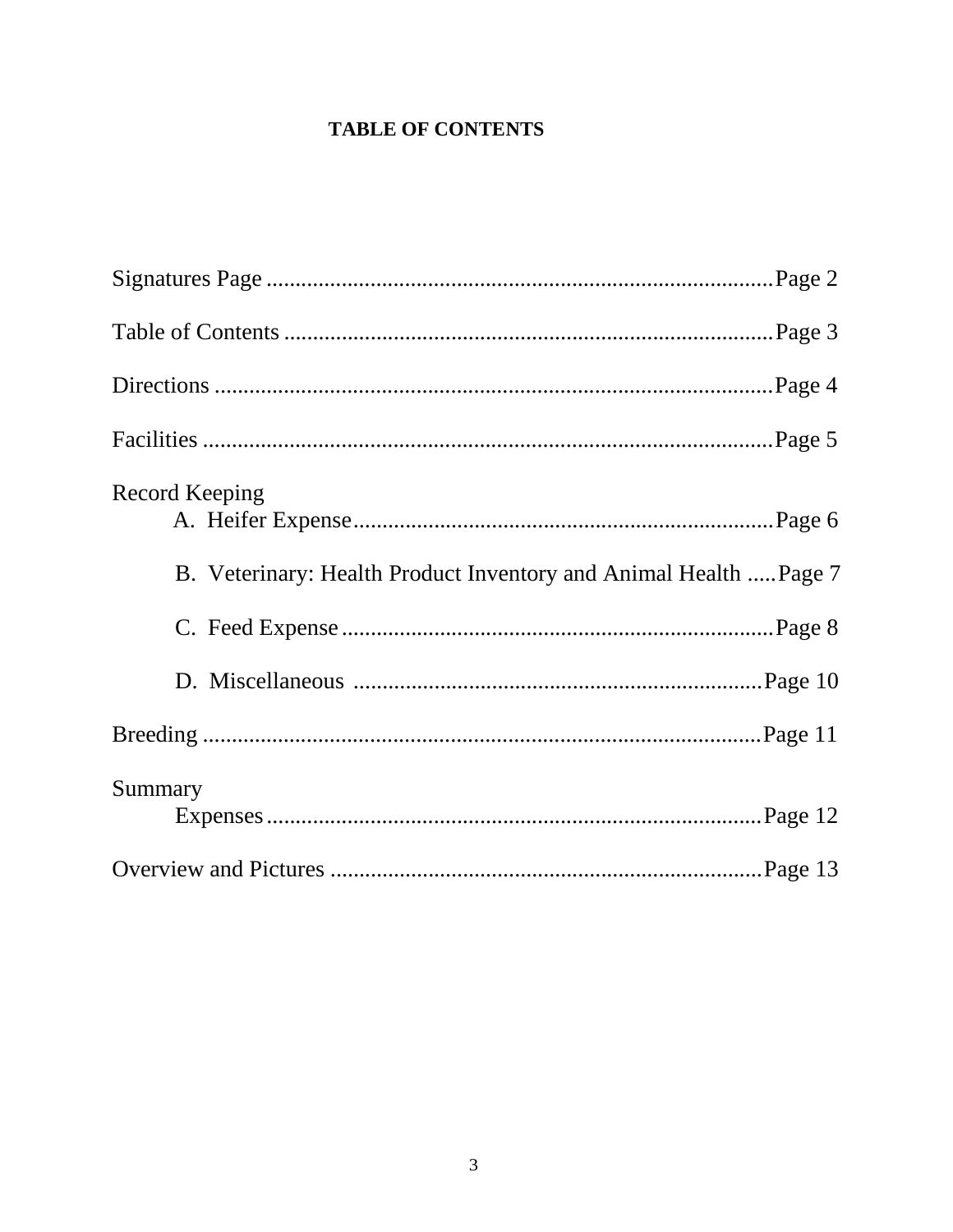#### **DIRECTIONS**

- 1. Exhibitor must complete & submit this record book. If additional pages are necessary, please insert where they are needed. Maximum number of pages allowed is 20. This form can be hand-written, typed, or prepared on a computer. Additional copies are available.
- 2. Notes for each section:

Facilities**:** Describe where the animals are kept. Sketch, diagram or photo is helpful, but not required.

Record Keeping:

Heifer Expense: Include only the cost of the heifers. Freight, entry fees etc. are included under Misc. Section D.

Veterinary Expenses: Medicine (bottle or shot), dewormers, etc.

Animal Health Expenses: Record of products purchased and used on each animal.

Feed Expenses: Mineral, Hay and Feed expenses are actual costs. To figure grazing costs, use the following formula:

| <b>Average Pasture lease</b>                                                | $$10.00 / \text{acre/year}$ |
|-----------------------------------------------------------------------------|-----------------------------|
| Average carry capacity of pasture                                           | 1 head/4 acres              |
| Pasture cost per head                                                       | \$40.00/year or \$00.12/day |
| Pasture cost should be determined by multiplying (# animals) $X$ (# days in |                             |
| pasture) X .12 For example: 170 days = $$20.40$ per head                    |                             |

Breeding Expenses: If Bull is registered, include copy of registration certificate and EDP.

3. Summary:

Total Expenses: Use the totals from Section A, B, C, & D.

Narrative & Pictures: Describe your interest, involvement, activities and results of this commercial heifer project.

*NOTE: Interviews will be conducted for Record Book Prizes. Participation in the interview is optional.*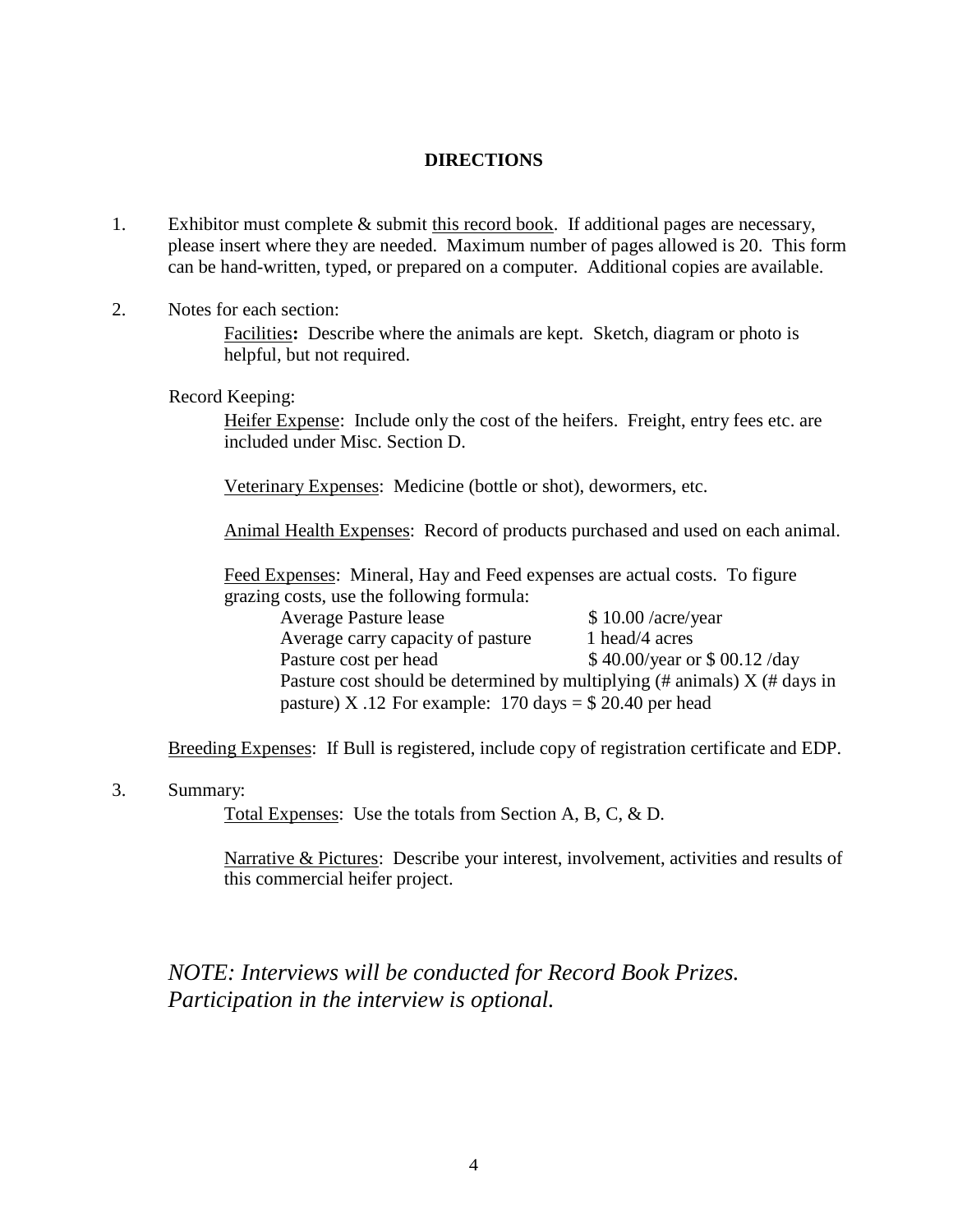#### **FACILITIES**

A. Describe facility and/or location where the heifers are being kept: (Example - number of acres, type of forages in pasture, buildings, fences, leased or owned) A sketch, diagram or photo is helpful, not required.

B. List of beginning inventory of supplies and equipment, and cost: (Example -What do you already have on hand? Hayrack, feed or water trough, etc.)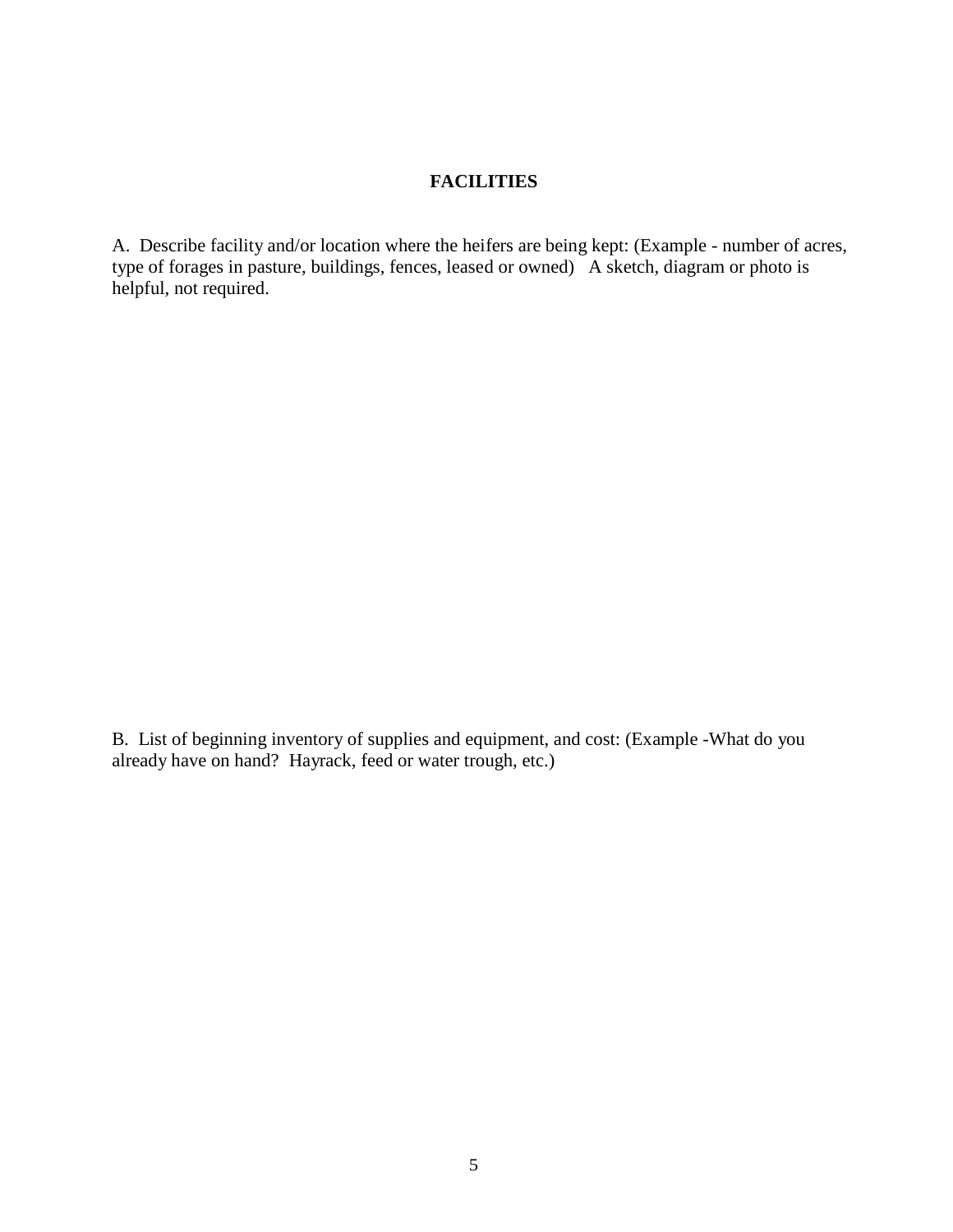#### **A. HEIFER EXPENSES**

| Ranch Tag # | Heifer's ID Number<br>(Fair Eartag #) | Breed/Breed type | <b>Birth Date</b><br>(month/year) | Metal Tag<br>Number | <b>Purchase Price</b> |
|-------------|---------------------------------------|------------------|-----------------------------------|---------------------|-----------------------|
|             |                                       |                  |                                   |                     |                       |
|             |                                       |                  |                                   |                     |                       |
|             |                                       |                  |                                   |                     |                       |
|             |                                       |                  |                                   |                     |                       |
|             |                                       |                  |                                   |                     |                       |

1. Breed of each heifer and the standards used for selecting that breed:

2. Information on Purchase:

| DateofPurchase                                                                                                                                                                                                                 |
|--------------------------------------------------------------------------------------------------------------------------------------------------------------------------------------------------------------------------------|
|                                                                                                                                                                                                                                |
| Manager/Owner                                                                                                                                                                                                                  |
|                                                                                                                                                                                                                                |
| Email experience and the contract of the contract of the contract of the contract of the contract of the contract of the contract of the contract of the contract of the contract of the contract of the contract of the contr |
|                                                                                                                                                                                                                                |
|                                                                                                                                                                                                                                |
|                                                                                                                                                                                                                                |

<u> 1989 - Johann Stein, marwolaethau a bhann an t-Amhain Aonaich an t-Amhain Aonaich an t-Amhain Aonaich an t-A</u>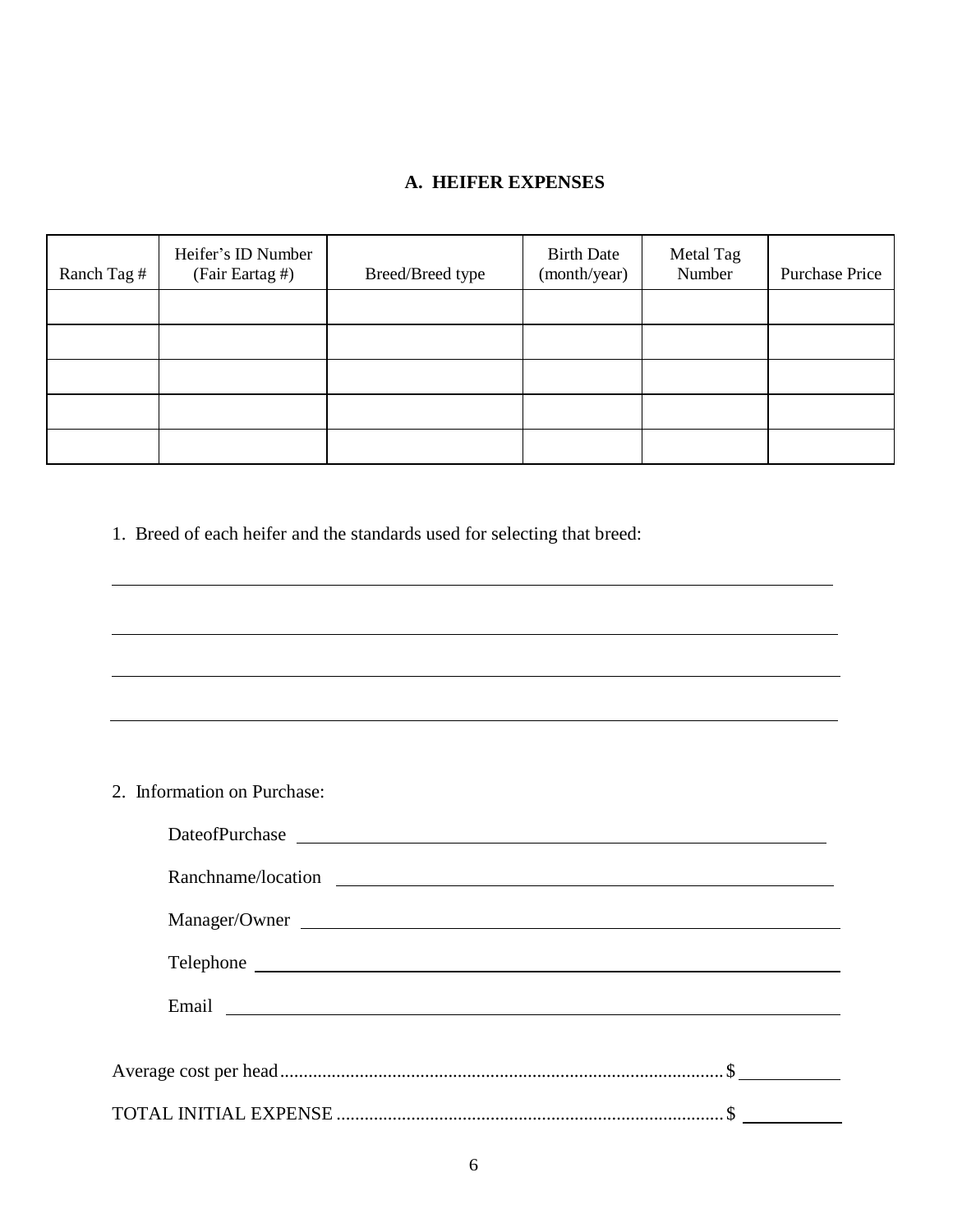#### **B. VETERINARY EXPENSES**

#### ANIMAL HEALTH PRODUCTS INVENTORY

| Date<br>Purchased | Supplier/<br>Distributor | Product<br>Name | Quantity | Cost | Lot $#$ | Serial # | Expiration<br>Date | Withdrawal<br>interval |
|-------------------|--------------------------|-----------------|----------|------|---------|----------|--------------------|------------------------|
|                   |                          |                 |          |      |         |          |                    |                        |
|                   |                          |                 |          |      |         |          |                    |                        |
|                   |                          |                 |          |      |         |          |                    |                        |
|                   |                          |                 |          |      |         |          |                    |                        |
|                   |                          |                 |          |      |         |          |                    |                        |
|                   |                          |                 |          |      |         |          |                    |                        |

#### INDIVIDUAL ANIMAL HEALTH RECORD

| Date | $\rm ID$ | Symptoms | Treatment | Treatment<br>Location | Cost of<br>Treatment | Date of<br>Withdrawal | <b>Initials</b> |
|------|----------|----------|-----------|-----------------------|----------------------|-----------------------|-----------------|
|      |          |          |           |                       |                      |                       |                 |
|      |          |          |           |                       |                      |                       |                 |
|      |          |          |           |                       |                      |                       |                 |
|      |          |          |           |                       |                      |                       |                 |
|      |          |          |           |                       |                      |                       |                 |
|      |          |          |           |                       |                      |                       |                 |
|      |          |          |           |                       |                      |                       |                 |
|      |          |          |           |                       |                      |                       |                 |
|      |          |          |           |                       |                      |                       |                 |
|      |          |          |           |                       |                      |                       |                 |
|      |          |          |           |                       |                      |                       |                 |

TOTAL COSTS ........................................................................................................................ \$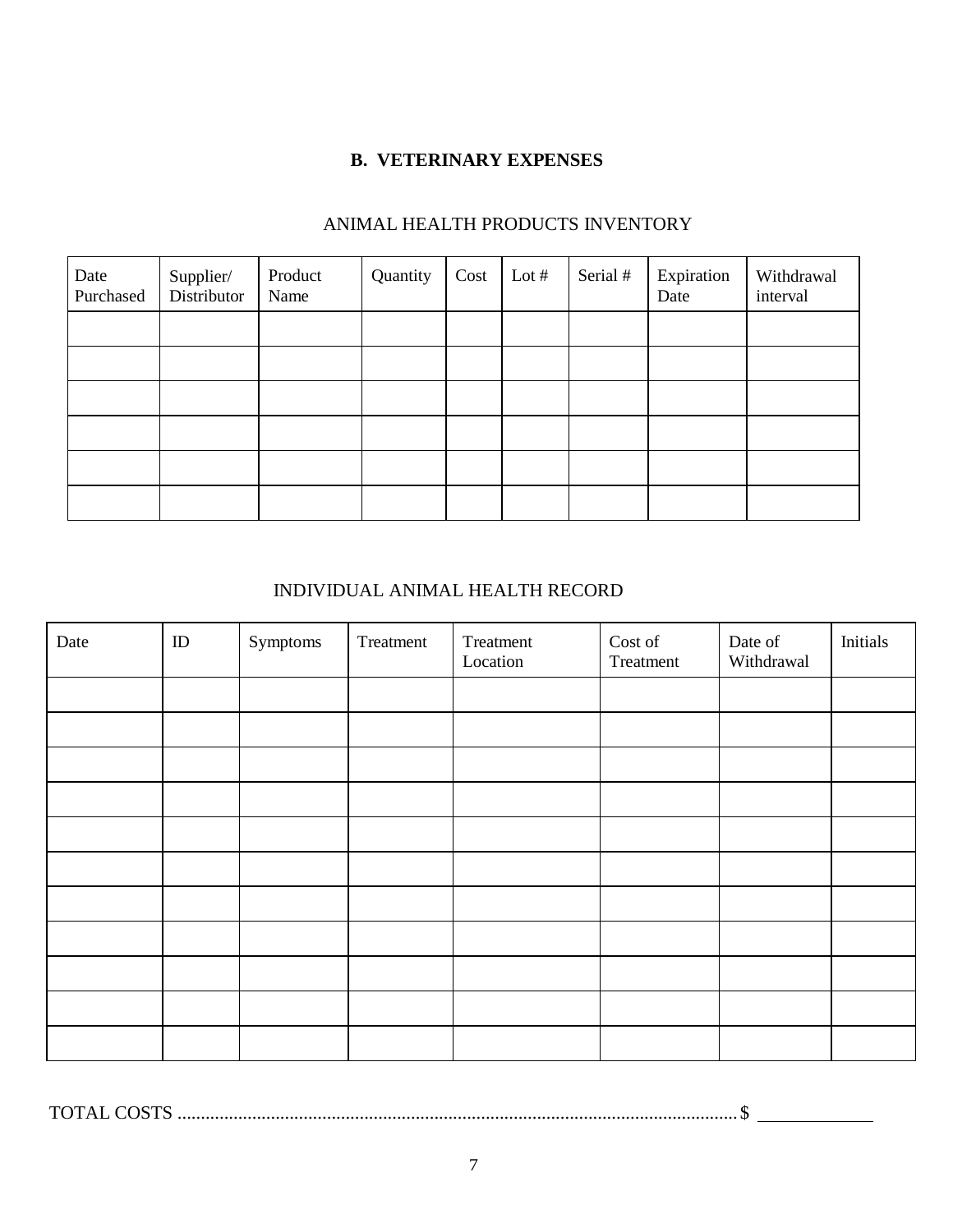#### **C. FEED EXPENSES**

Ration description and/or type of pasture must be included. Figure pasture costs using formula on page 4.

| Date | Amt./Lbs.         | Feed, Pasture | Unit Cost | <b>Total Cost</b> |
|------|-------------------|---------------|-----------|-------------------|
|      |                   |               |           |                   |
|      |                   |               |           |                   |
|      |                   |               |           |                   |
|      |                   |               |           |                   |
|      |                   |               |           |                   |
|      |                   |               |           |                   |
|      |                   |               |           |                   |
|      |                   |               |           |                   |
|      |                   |               |           |                   |
|      |                   |               |           |                   |
|      |                   |               |           |                   |
|      |                   |               |           |                   |
|      |                   |               |           |                   |
|      |                   |               |           |                   |
|      |                   |               |           |                   |
|      |                   |               |           |                   |
|      |                   |               |           |                   |
|      |                   |               |           |                   |
|      |                   |               |           |                   |
|      |                   |               |           |                   |
|      |                   |               |           |                   |
|      |                   |               |           |                   |
|      | $\boldsymbol{\$}$ |               |           |                   |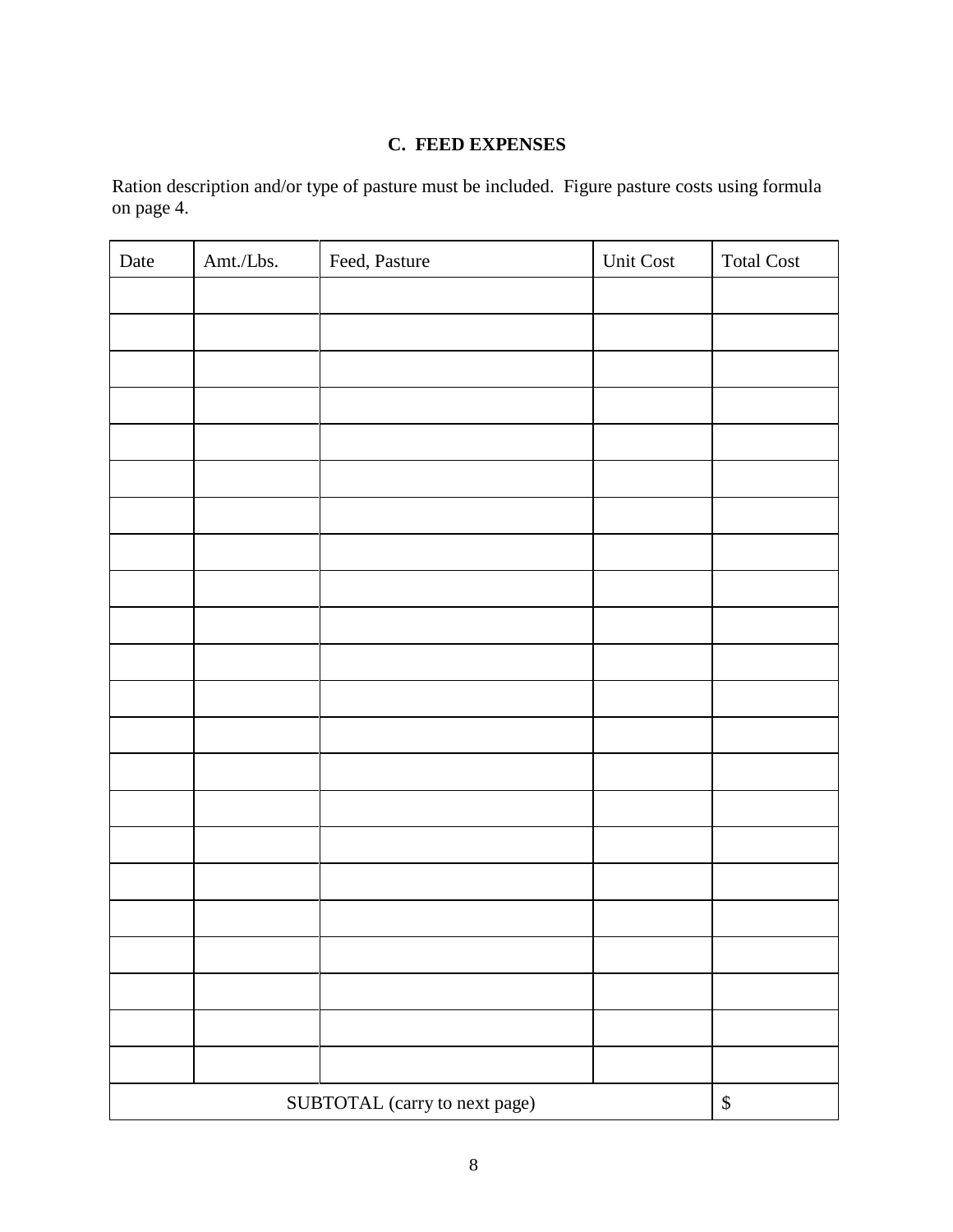| Date | Amt./Lbs. | Feed, Pasture | Unit Cost | <b>Total Cost</b> |
|------|-----------|---------------|-----------|-------------------|
|      |           |               |           |                   |
|      |           |               |           |                   |
|      |           |               |           |                   |
|      |           |               |           |                   |
|      |           |               |           |                   |
|      |           |               |           |                   |
|      |           |               |           |                   |
|      |           |               |           |                   |
|      |           |               |           |                   |
|      |           |               |           |                   |
|      |           |               |           |                   |
|      |           |               |           |                   |
|      |           |               |           |                   |
|      |           |               |           |                   |
|      |           |               |           |                   |
|      |           |               |           |                   |
|      |           |               |           |                   |
|      |           |               |           |                   |
|      |           |               |           |                   |
|      |           |               |           |                   |
|      |           |               |           |                   |
|      |           |               |           |                   |
|      |           |               |           |                   |
|      |           |               |           |                   |

 $\mathbb{R}$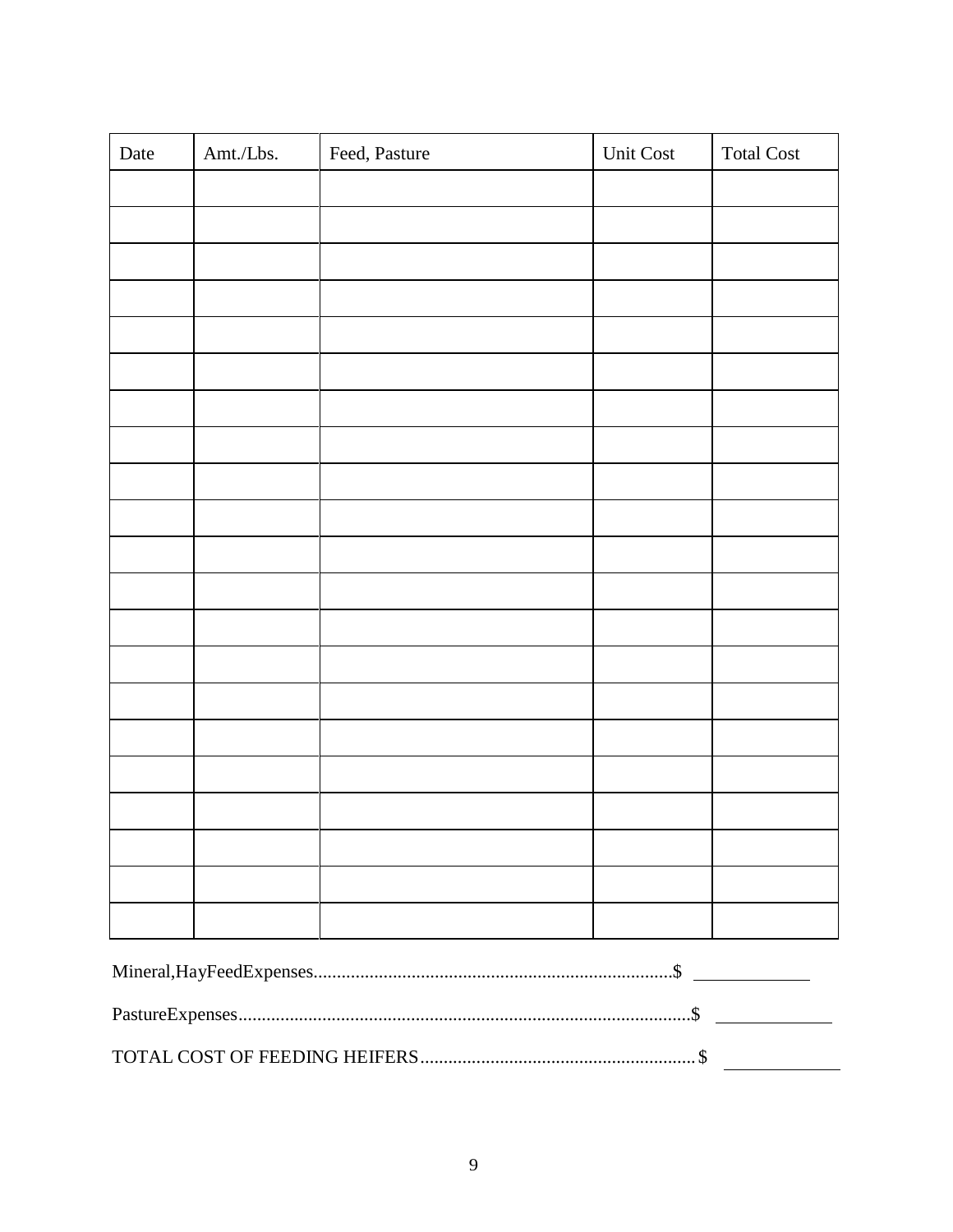#### D. MISCELLANEOUS EXPENSES

#### **Entry Fees, Breeding Fees, Supplies and Equipment**

| <b>Date</b> | Description | <b>Cost Each</b> | <b>Total</b> |
|-------------|-------------|------------------|--------------|
|             |             |                  |              |
|             |             |                  |              |
|             |             |                  |              |
|             |             |                  |              |
|             |             |                  |              |
|             |             |                  |              |
|             |             |                  |              |
|             |             |                  |              |
|             |             |                  |              |
|             |             |                  |              |
|             |             |                  |              |
|             |             |                  |              |
|             |             |                  |              |
|             |             |                  |              |
|             |             |                  |              |
|             |             |                  |              |
|             |             |                  |              |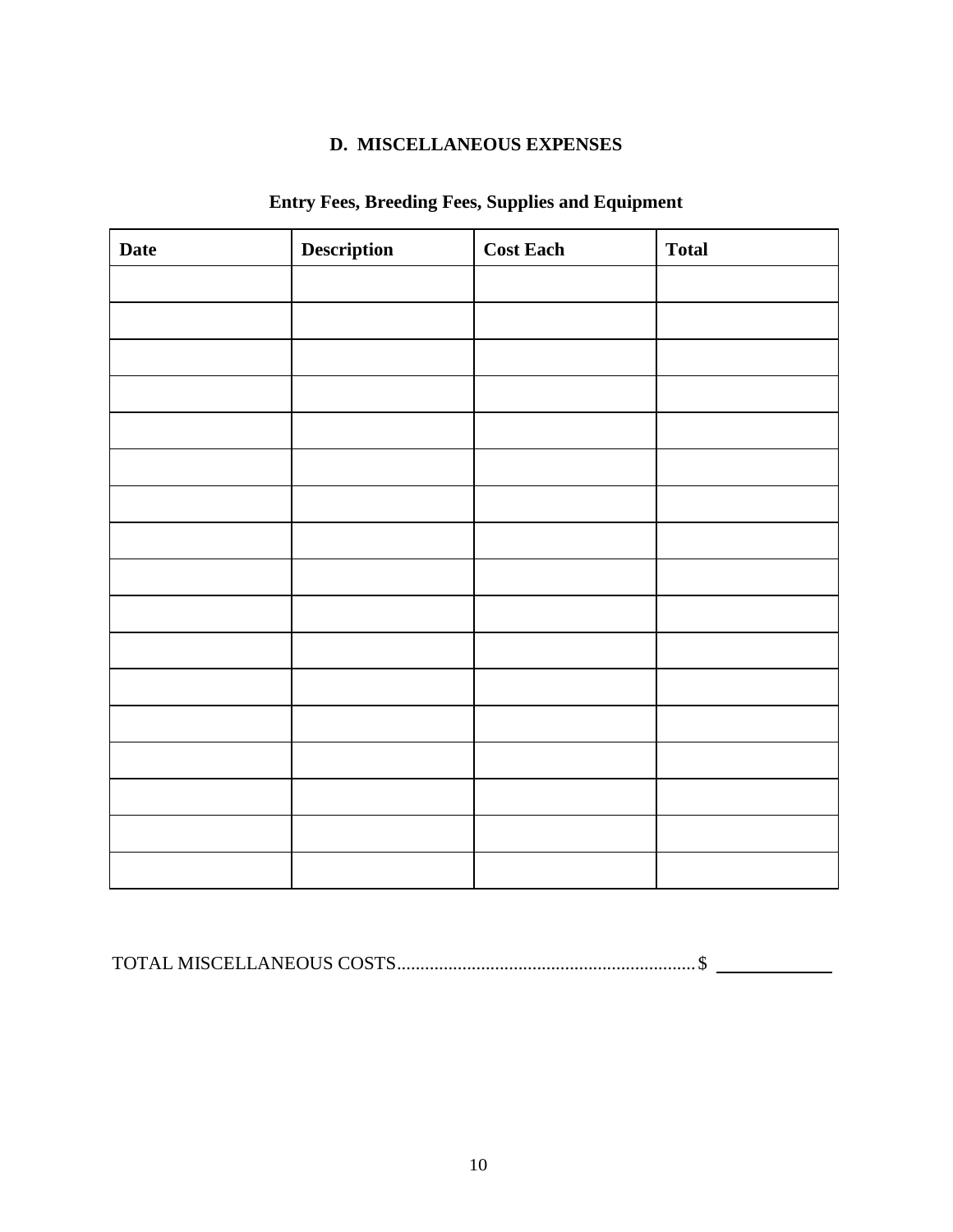#### **BREEDING**

| (Average gestation 283 days) |  |
|------------------------------|--|
|------------------------------|--|

| Tag# | Date Bred | Bull | <b>Expected Calving Date</b> |
|------|-----------|------|------------------------------|
|      |           |      |                              |
|      |           |      |                              |
|      |           |      |                              |
|      |           |      |                              |
|      |           |      |                              |

Bull Used:

1. Breed

2. Criteria for Selection:

<u> 1989 - Johann Stoff, amerikansk politiker (\* 1908)</u>

<u> 1989 - Johann Stoff, deutscher Stoff, der Stoff, der Stoff, der Stoff, der Stoff, der Stoff, der Stoff, der S</u>

<u> 1989 - Johann Barn, amerikansk politiker (d. 1989)</u>

3. Performance Information

(If registered, include copy of registration certificate and EPD)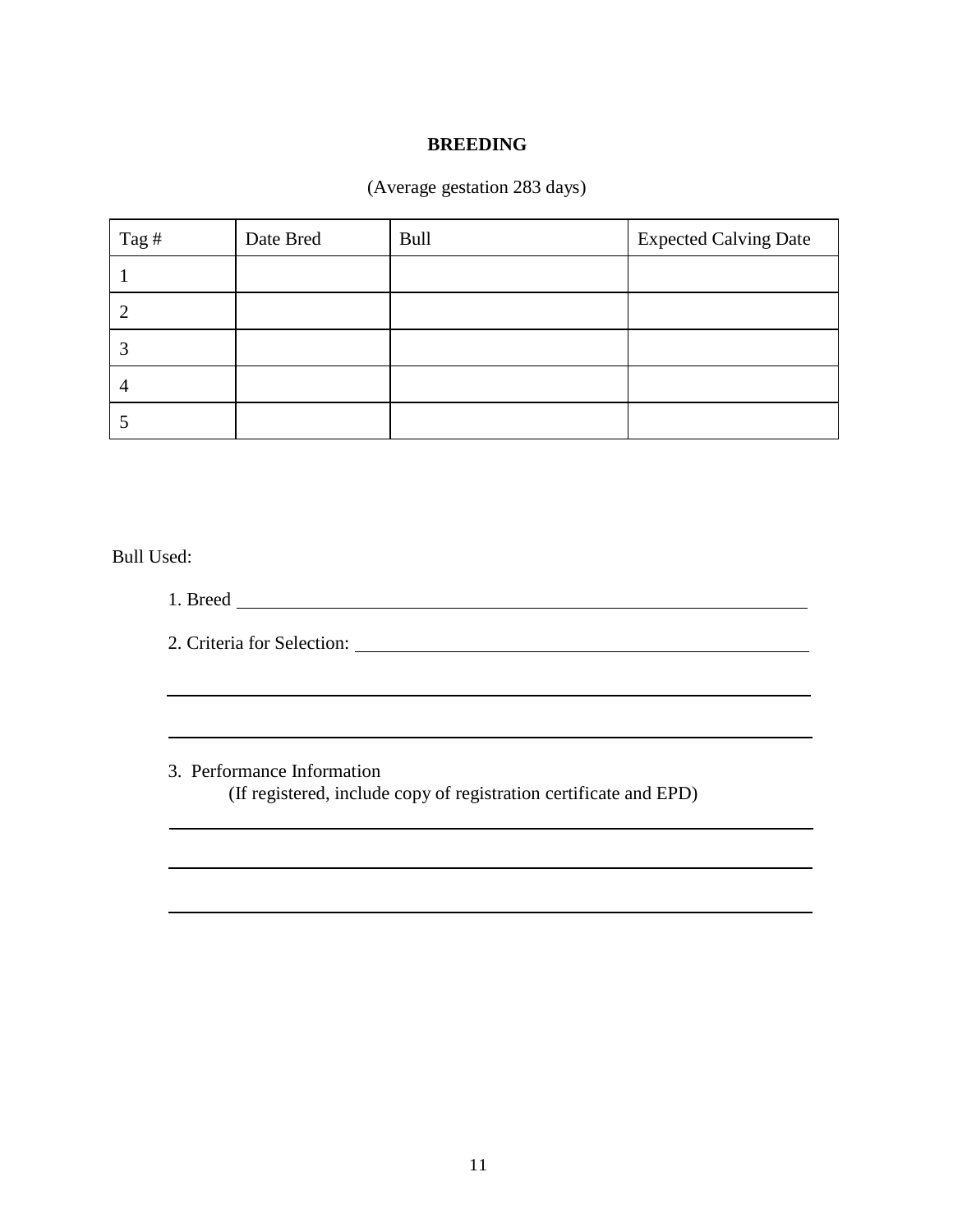#### **COMMERCIAL HEIFER SUMMARY OF EXPENSES**

| (Include both entry date and check in date at show) |                                                        |
|-----------------------------------------------------|--------------------------------------------------------|
|                                                     |                                                        |
|                                                     |                                                        |
| (Section A)                                         |                                                        |
| (Section B)                                         |                                                        |
| (Section C, include purchased feed and forage)      |                                                        |
| $(Total A+B+C+D)$                                   |                                                        |
|                                                     | (TPE, line 4 above, divided by # of heifers tagged in) |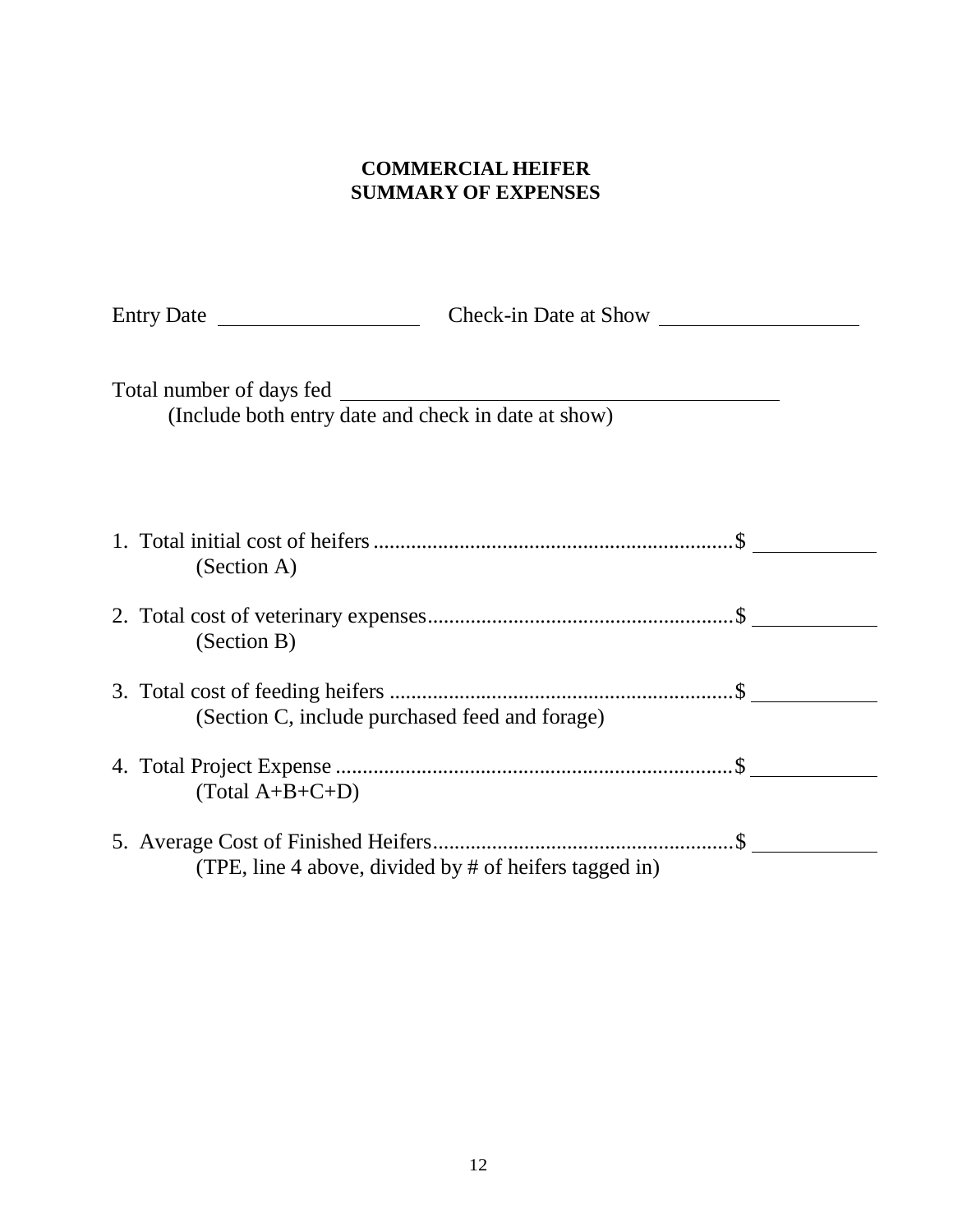#### **SUMMARY**

Overview of the Commercial Heifer Project (Pictures Optional):